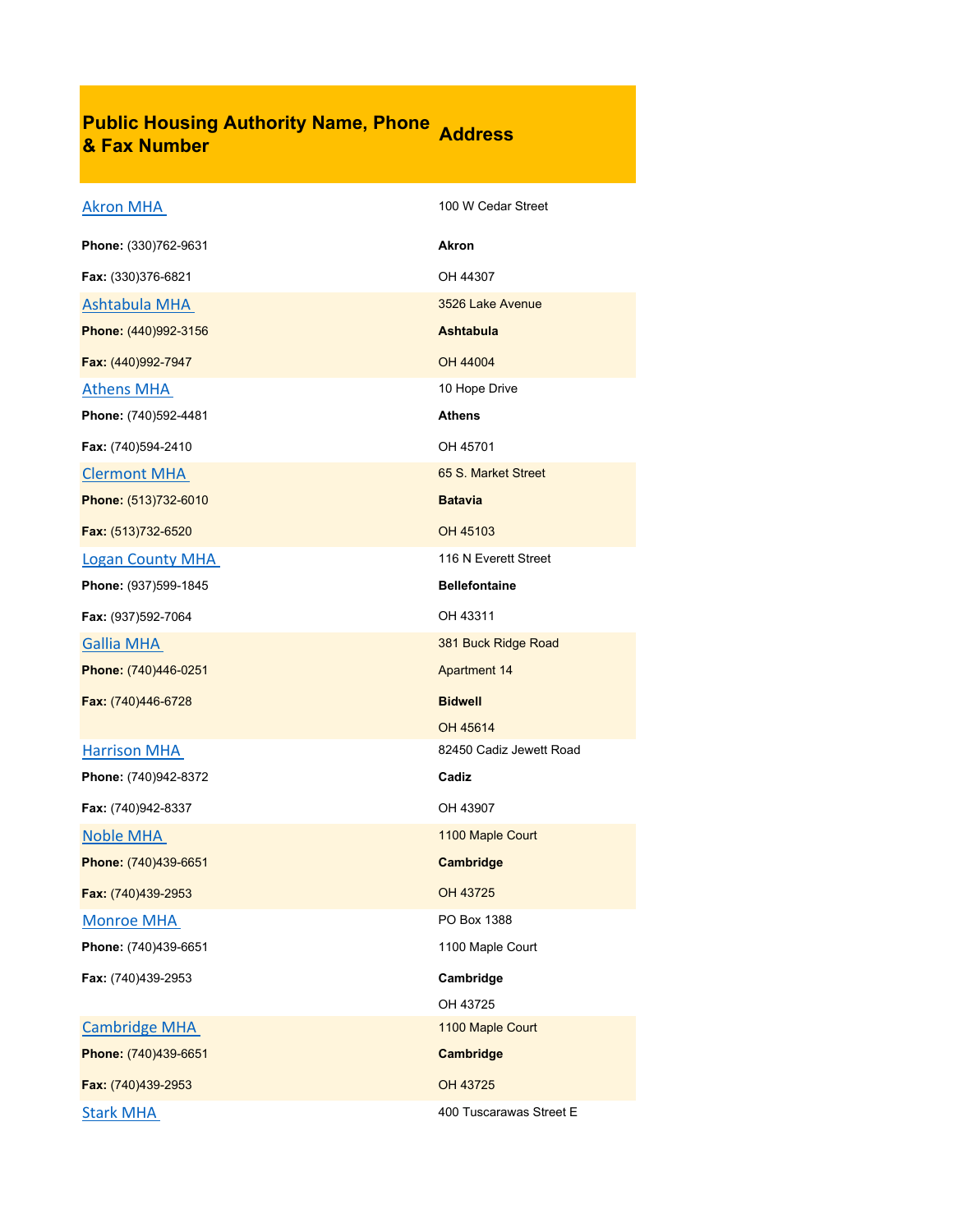| Phone: (330)454-8051        | Canton                |
|-----------------------------|-----------------------|
| Fax: (330)454-8065          | OH 44702              |
| <b>Geauga MHA</b>           | 385 Center Street     |
| Phone: (440)286-7413        | <b>Chardon</b>        |
| Fax: (440)286-7496          | OH 44024              |
| <b>Chillicothe MHA</b>      | 4th                   |
| Phone: (740)775-7881        | <b>Chillicothe</b>    |
| Fax: (740)775-7896          | OH 45601              |
| <b>Cincinnati MHA</b>       | 16 W Central Parkway  |
| Phone: (513)721-4580        | <b>Cincinnati</b>     |
| Fax: (513)977-5615          | OH 45202              |
| Pickaway MHA                | 176 Rustic Drive      |
| Phone: (740)477-2514        | <b>Circleville</b>    |
| Fax: (740)477-7456          | OH 43113              |
| Cuyahoga MHA                | 1441 W 25th Street    |
| Phone: (216)348-5000        | <b>Cleveland</b>      |
| Fax: (216)348-4925          | OH 44113              |
| Eden, Inc.                  | 7812 Madison Avenue   |
| Phone: (216)961-9690        | <b>Cleveland</b>      |
| Fax: (216)651-4066          | OH 44102              |
| New Avenues To Independence | 17608 Euclid Avenue   |
| Phone: (216)481-1907        | <b>Cleveland</b>      |
| Fax: (216)481-2050          | OH 44112              |
| <b>Columbus MHA</b>         | 880 East 11th Ave     |
| Phone: (614)421-6000        | <b>Columbus</b>       |
| Fax: (614)421-4505          | OH 43211              |
| <b>Coshocton MHA</b>        | Magnolia              |
| Phone: (740)622-6300        | <b>Coshocton</b>      |
| Fax: (740)622-5562          | OH 43812              |
| <b>Perry County MHA</b>     | 26 Brown Circle Drive |
| Phone: (740)982-5991        | Crooksville           |
| Fax: (740)982-1274          | OH 43731              |
| Dayton MHA                  | 400 Wayne Ave         |
| Phone: (937)910-7500        | <b>Dayton</b>         |
| Fax: (937)222-3990          | OH 45401              |
| <b>Delaware MHA</b>         | P O Box 1292          |
| Phone: (740)369-1881        | <b>Delaware</b>       |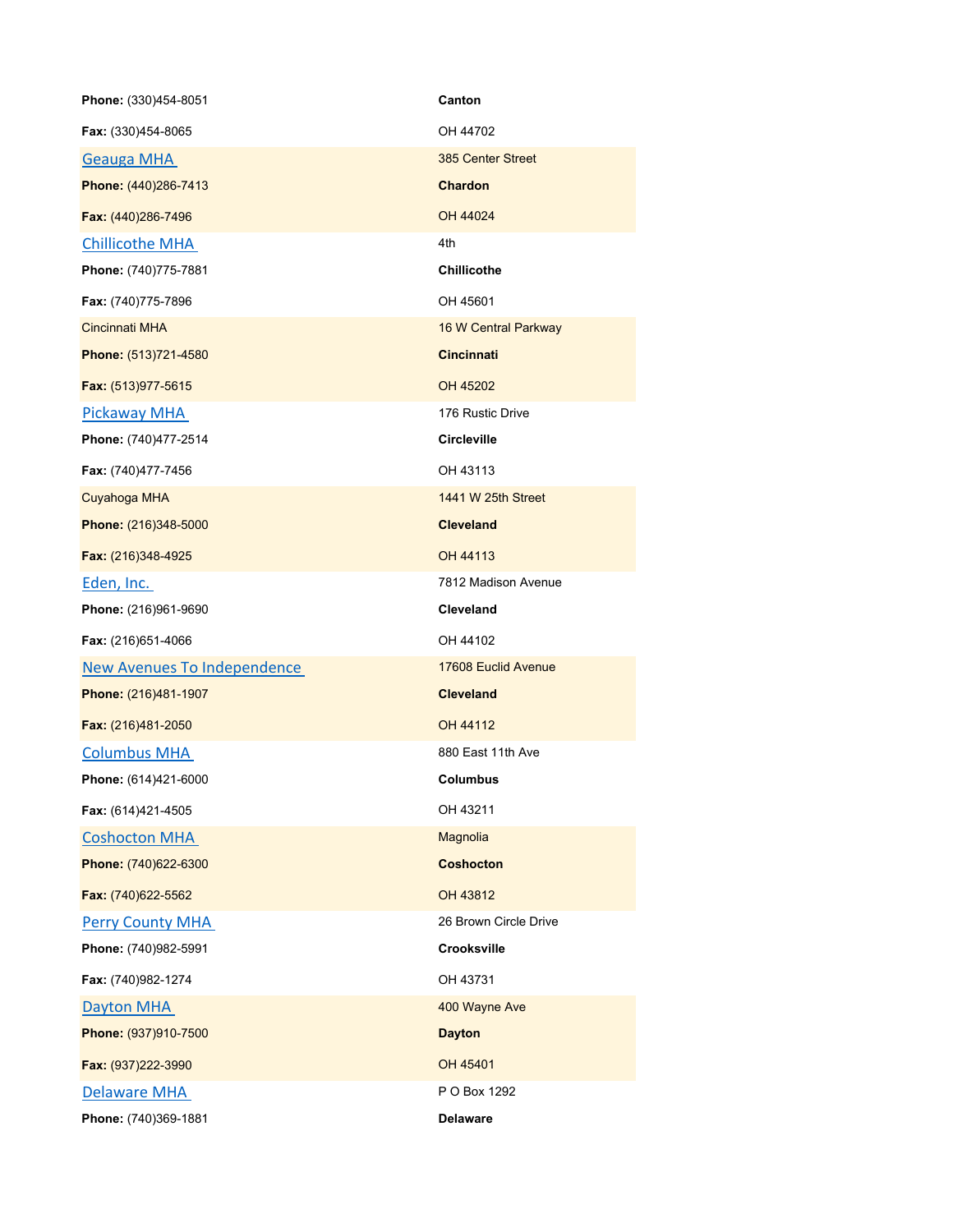| Fax: (740)369-2029   | OH 43015                           |
|----------------------|------------------------------------|
| Columbiana MHA       | 325 Moore Street                   |
| Phone: (330)386-5970 | <b>East Liverpool</b>              |
| Fax: (330)386-0366   | OH 43920                           |
| Preble MHA           | 2080 State Route 127 N             |
| Phone: (937)456-2800 | Eaton                              |
| Fax: (937)456-3164   | OH 45320                           |
| <b>Hancock MHA</b>   | The Family Center - Suite #114     |
| Phone: (419)424-7848 | <b>1800 North Blanchard Street</b> |
| Fax: (419)424-7831   | <b>Findlay</b>                     |
|                      | OH 45840                           |
| <b>Sandusky MHA</b>  | 1358 Mosser Drive                  |
| Phone: (419)334-4426 | <b>Fremont</b>                     |
| Fax: (419)334-6933   | OH 43420                           |
| <b>Brown MHA</b>     | 200 S Green Street                 |
| Phone: (937)378-6041 | Georgetown                         |
| Fax: (937)378-4400   | OH 45121                           |
| Darke County MHA     | 1469 Sweitzer Street               |
| Phone: (937)548-5380 | Greenville                         |
| Fax: (937)890-7629   | OH 45331                           |
| <b>Butler MHA</b>    | 4110 Hamilton Middletown Road      |
| Phone: (513)896-4411 | <b>Hamilton</b>                    |
| Fax: (513)896-9381   | OH 45011                           |
| <b>Ironton MHA</b>   | 720 Washington Street              |
| Phone: (740)532-8658 | <b>Ironton</b>                     |
| Fax: (740)532-6990   | OH 45638                           |
| <b>Fairfield MHA</b> | 315 North Columbus Street          |
| Phone: (740)653-6618 | Suite 200                          |
| Fax: (740)653-7600   | Lancaster                          |
|                      | OH 43130                           |
| <b>Warren MHA</b>    | 990 E Ridge Drive                  |
| Phone: (513)695-1226 | Lebanon                            |
| Fax: (513)695-1638   | OH 45036                           |
| <b>Allen MHA</b>     | 600 S Main Street                  |
| Phone: (419)228-6065 | Lima                               |
| Fax: (419)228-1018   | OH 45804                           |
| <b>Hocking MHA</b>   | 50 S High Street                   |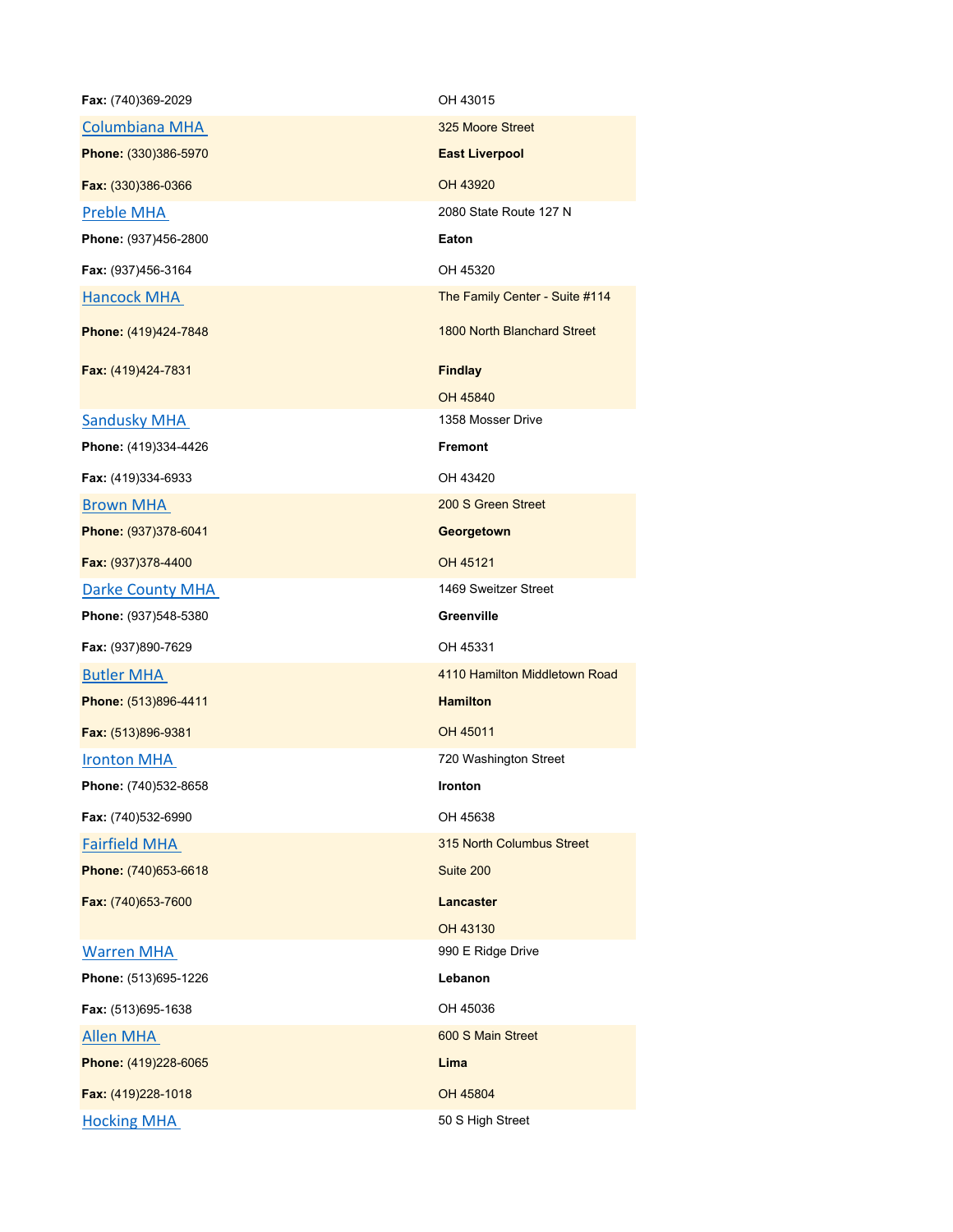| Phone: (740)385-3883    | Logan                     |
|-------------------------|---------------------------|
| Fax: (740)385-0230      | OH 43138                  |
| London MHA              | 179 S Main Street         |
| Phone: (740)852-1888    | London                    |
| Fax: (740)852-1888      | OH 43140                  |
| Lorain MHA              | 1600 Kansas Avenue        |
| Phone: (440)288-1600    | Lorain                    |
| Fax: (440)288-1636      | OH 44052                  |
| <b>Adams MHA</b>        | 401 East 7th St           |
| Phone: (937)549-2648    | <b>Manchester</b>         |
| Fax: (937)549-3653      | OH 45144                  |
| <b>Marion MHA</b>       | PO Box 1029               |
| Phone: (419)526-1622    | <b>Mansfield</b>          |
| Fax: (419)524-1487      | OH 44901                  |
| Seneca MHA              | <b>PO Box 1029</b>        |
| Phone: (419)526-1622    | <b>Mansfield</b>          |
| Fax: (419)524-1487      | OH 44901                  |
| <b>Huron MHA</b>        | PO Box 1029               |
| Phone: (419)526-1622    | <b>Mansfield</b>          |
| Fax: (419)524-1487      | OH 44901                  |
| <b>Mansfield MHA</b>    | <b>PO Box 1029</b>        |
| Phone: (419)524-0029    | <b>Mansfield</b>          |
| Fax: (419)524-1487      | OH 44901                  |
| <b>Crawford MHA</b>     | PO Box 1029               |
| Phone: (419)526-1622    | <b>Mansfield</b>          |
| Fax: (419)524-1487      | OH 44901                  |
| <b>City of Marietta</b> | 218 Putnam Street         |
| Phone: (740)373-3745    | <b>Marietta</b>           |
| Fax: (740)373-6775      | OH 45750                  |
| <b>Belmont MHA</b>      | 100 South Third Street    |
| Phone: (740)633-5085    | <b>Martins Ferry</b>      |
| Fax: (740)633-9978      | OH 43935                  |
| <b>Morgan MHA</b>       | 4580 N State Route 376 NW |
| Phone: (740)962-4930    | <b>Mc Connelsville</b>    |
| Fax: (740)962-2140      | OH 43756                  |
| <b>Vinton MHA</b>       | 310 W. High Street        |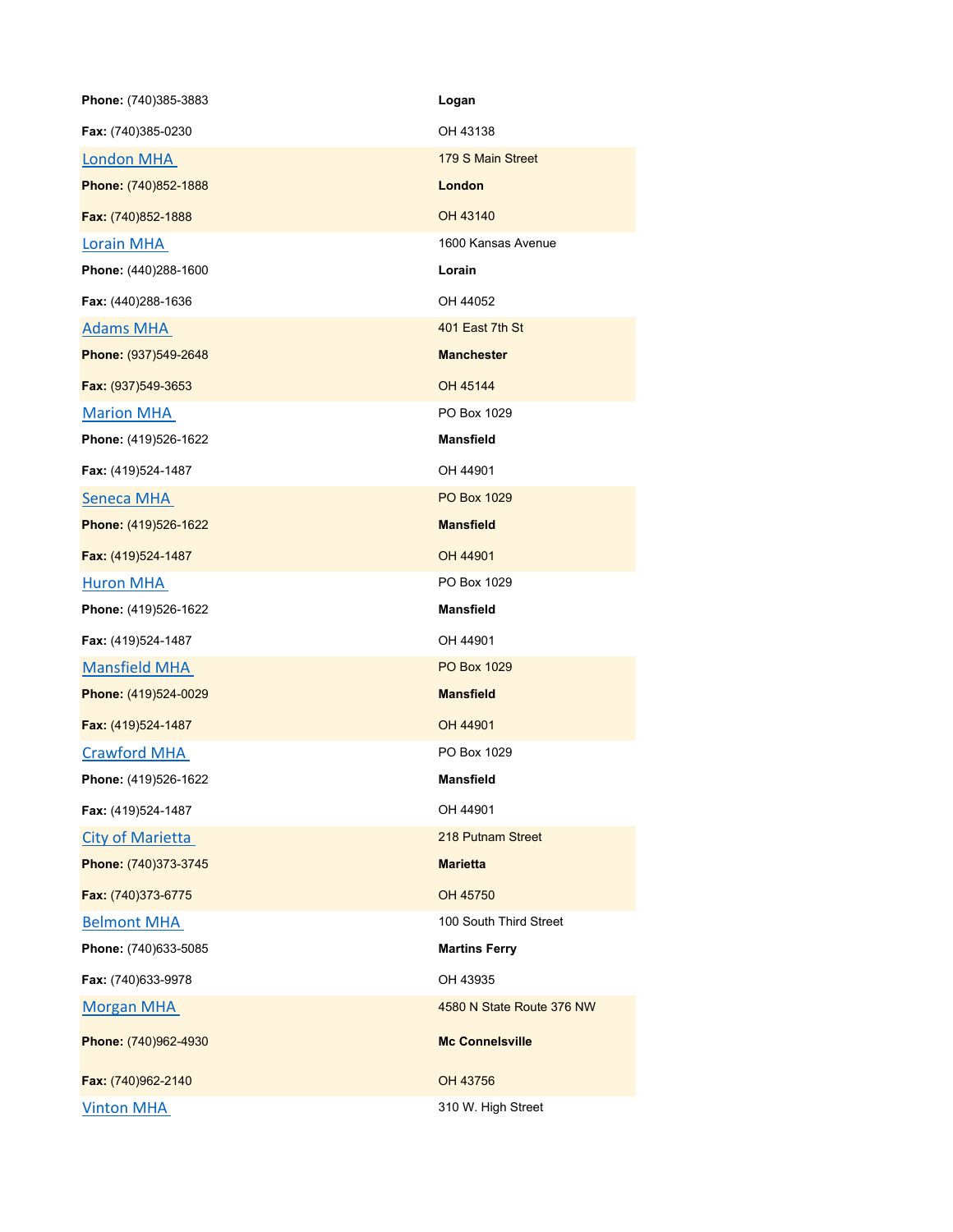| Phone: (740)596-5963    | <b>McArthur</b>             |
|-------------------------|-----------------------------|
| Fax: (740)596-5963      | OH 45651                    |
| <b>Medina MHA</b>       | 860 Walter Road             |
| Phone: (330)725-7531    | <b>Medina</b>               |
| Fax: (330)723-6546      | OH 44256                    |
| City of Middletown      | 1040 Central Ave            |
| Phone: (513)422-3600    | Middletown                  |
| Fax: (513)424-6502      | OH 45044                    |
| <b>Morrow MHA</b>       | 81 N Rich St                |
| Phone: (419)946-5789    | <b>Mt Gilead</b>            |
| Fax: (419)946-1387      | OH 43338                    |
| <b>Knox MHA</b>         | 201a West High Street       |
| Phone: (740)397-8845    | Mt. Vernon                  |
| Fax: (740)397-8226      | OH 43050                    |
| <b>Bowling Green HA</b> | 1044 Chelsea                |
| Phone: (419)592-5788    | <b>Napoleon</b>             |
| Fax: (419)592-1759      | OH 43545                    |
| <b>Henry MHA</b>        | 1044 Chelsea Avenue         |
| Phone: (419)592-5788    | Napoleon                    |
| Fax: (419)592-1759      | OH 43545                    |
| <b>Williams MHA</b>     | 1044 Chelsea Ave.           |
| Phone: (419)592-5788    | <b>Napoleon</b>             |
| Fax: (419)592-1759      | OH 43545                    |
| <b>Tuscarawas MHA</b>   | 134 Second Street SW        |
| Phone: (330)308-8099    | New Philadelphia            |
| Fax: (330)339-0115      | OH 44663                    |
| <b>Licking MHA</b>      | <b>144 West Main Street</b> |
| Phone: (740)349-8069    | <b>Newark</b>               |
| Fax: (740)349-7132      | OH 43055                    |
| Lake MHA                | 189 First Street            |
| Phone: (440)354-3347    | <b>Painesville</b>          |
| Fax: (440)354-5008      | OH 44077                    |
| Parma PHA               | 1440 Rockside Rd.           |
| Phone: (216)661-2015    | Suite 306                   |
| Fax: (216)661-2021      | Parma                       |
|                         | OH 44134                    |
| <b>Pike MHA</b>         | 2626 Shyville Road          |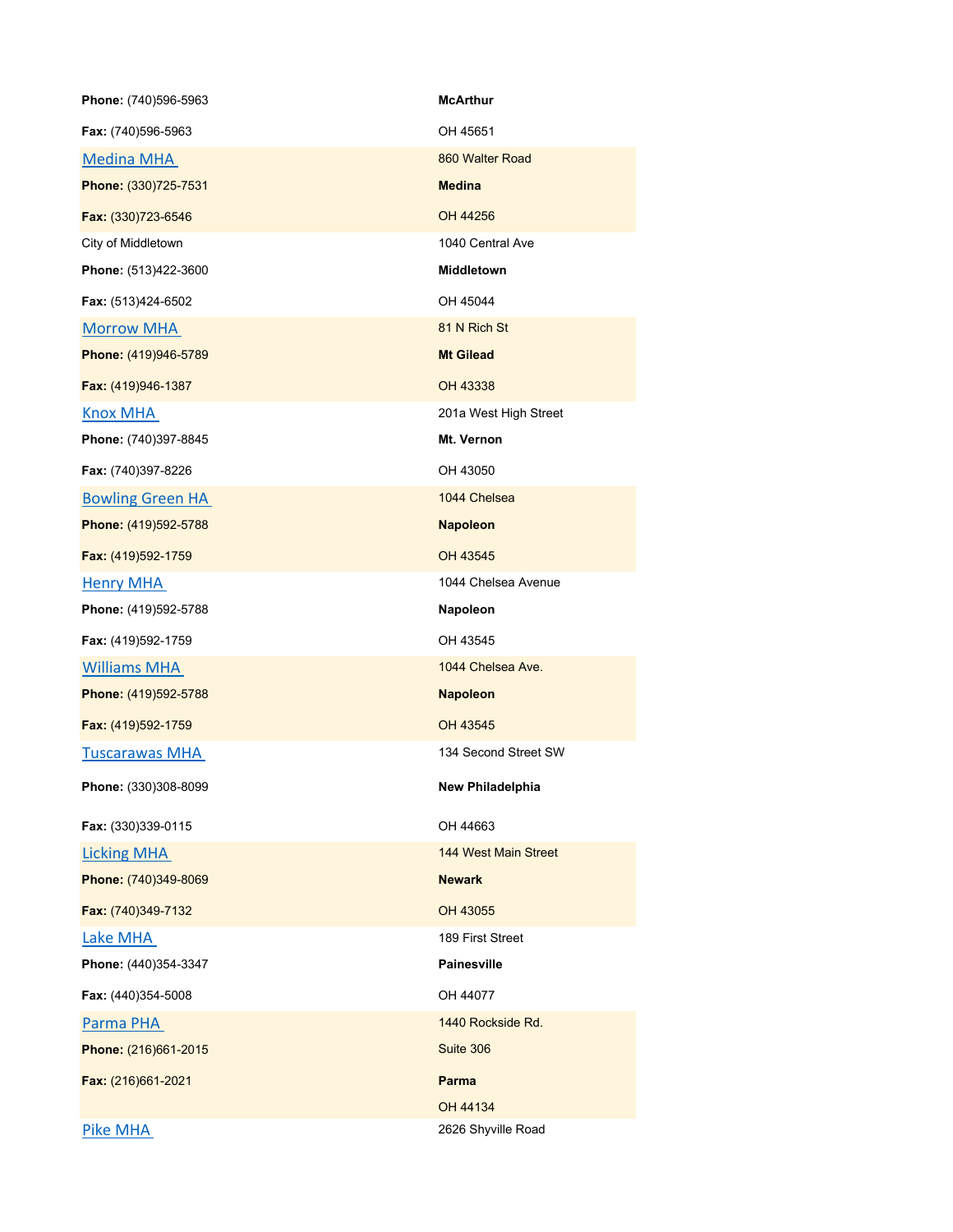| Phone: (740)289-4534   | <b>Piketon</b>                     |
|------------------------|------------------------------------|
| Fax: (740)289-3043     | OH 45661                           |
| <b>Meigs MHA</b>       | <b>117 East Memorial Drive</b>     |
| Phone: (740)992-2733   | Suite 7                            |
| Fax: (740)992-7908     | <b>Pomeroy</b>                     |
|                        | OH 45769                           |
| <b>Portsmouth MHA</b>  | 410 Court Street                   |
| Phone: (740)354-4547   | <b>Portsmouth</b>                  |
| Fax: (740)353-3677     | OH 45662                           |
| Portage MHA            | 2832 State Route 59                |
| Phone: (330)297-1489   | Ravenna                            |
| Fax: (330)297-6295     | OH 44266                           |
| <b>Erie MHA</b>        | 322 Warren Street                  |
| Phone: (419)625-0262   | <b>Sandusky</b>                    |
| Fax: (419)621-4254     | OH 44870                           |
| <b>Shelby MHA</b>      | 706 North Wagner Avenue            |
| Phone: (937)498-9898   | <b>Sidney</b>                      |
| Fax: (937)498-4946     | OH 45365                           |
| <b>Springfield MHA</b> | 101 West High Street               |
| Phone: (937)325-7331   | Springfield                        |
| Fax: (937)325-3657     | OH 45502                           |
| <b>Jefferson MHA</b>   | 815 N 6th Street                   |
| Phone: (740)282-0994   | <b>Steubenville</b>                |
| Fax: (740)283-7955     | OH 43952                           |
| <b>Lucas MHA</b>       | 435 Nebraska Avenue                |
| Phone: (419)259-9400   | <b>Toledo</b>                      |
| Fax: (419)259-9494     | OH 43604                           |
| Miami MHA              | 1695 Troy Sidney Road              |
| Phone: (937)339-2111   | <b>Troy</b>                        |
| Fax: (937)339-8905     | OH 45373                           |
| <b>Trumbull MHA</b>    | 4076 Youngstown Rd SE Suite<br>101 |
| Phone: (330)369-1533   | Warren                             |
| Fax: (330)369-6731     | OH 44484                           |
| <b>Highland MHA</b>    | 121 East East Steet                |
| Phone: (740)335-7525   | <b>Washington Ch</b>               |
| Fax: (740)335-6644     | OH 43160                           |
| <b>Fayette MHA</b>     | 121 E. East Street                 |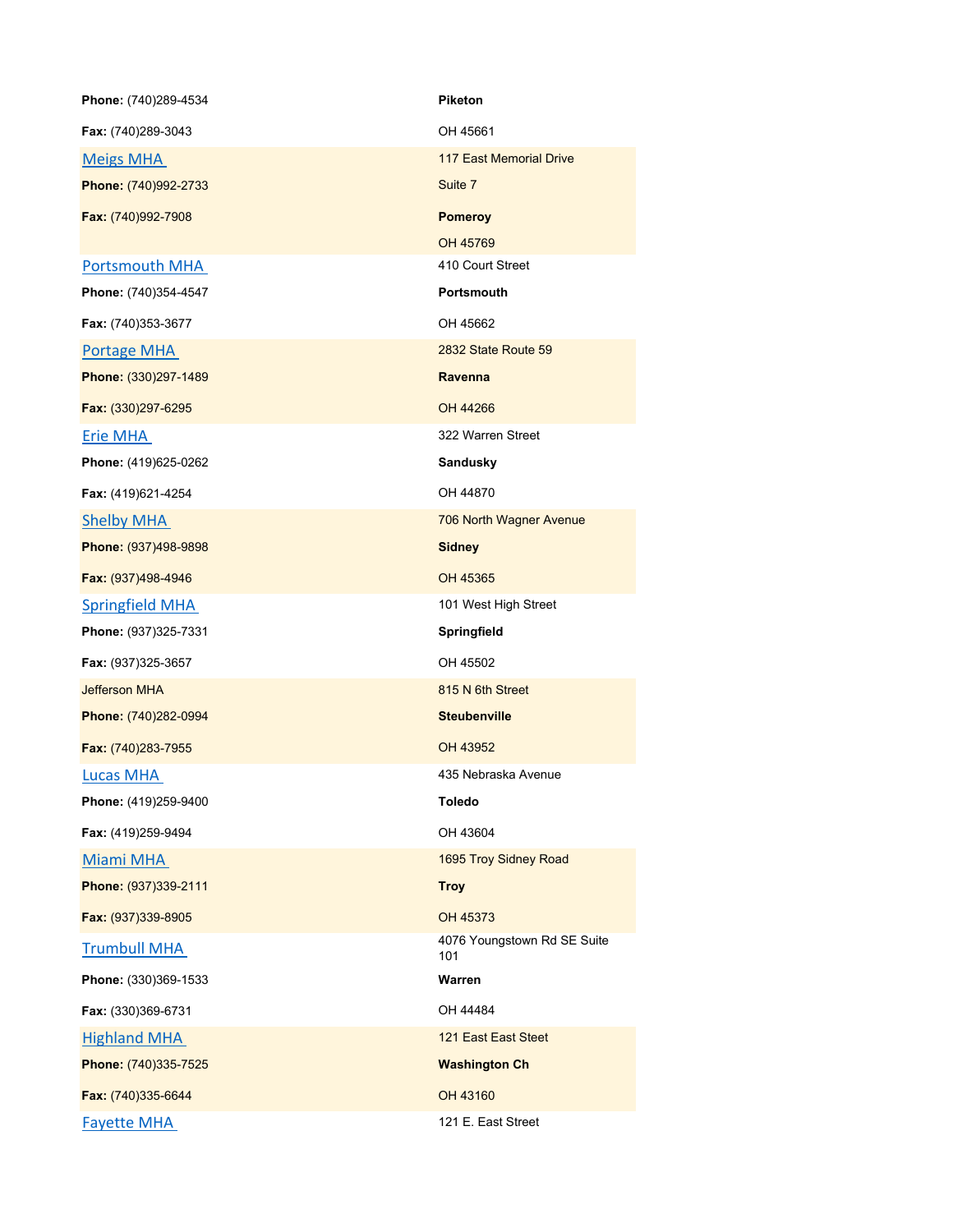| Phone: (740)335-7525      | <b>Washington Court House</b> |
|---------------------------|-------------------------------|
| Fax: (740)335-6644        | OH 43160                      |
| <b>Fulton MHA</b>         | 210 South Fulton Court House  |
| Phone: (419)337-9214      | Suite B-10                    |
| Fax: (419)337-9297        | <b>Wauseon</b>                |
|                           | OH 43567                      |
| <b>Jackson County MHA</b> | 249 W 13th Street             |
| Phone: (740)384-5627      | Wellston                      |
| Fax: (740)384-3886        | OH 45692                      |
| <b>Clinton MHA</b>        | 478 Thorne Avenue             |
| Phone: (937)382-5749      | Wilmington                    |
| Fax: (937)383-1210        | OH 45177                      |
| Wayne MHA                 | 345 N. Market Street          |
| Phone: (330)264-2727      | Wooster                       |
| Fax: (330)263-1521        | OH 44691                      |
| <b>Greene MHA</b>         | 538 N Detroit Street          |
| Phone: (937)376-2908      | <b>Xenia</b>                  |
| Fax: (937)376-2487        | OH 45385                      |
| <b>Youngstown MHA</b>     | 131 W Boardman Street         |
| Phone: (330)744-2161      | Youngstown                    |
| Fax: (330)742-4826        | OH 44503                      |
| Zanesville MHA            | 407 Pershing Road             |
| Phone: (740)454-8566      | <b>Zanesville</b>             |
| Fax: (740)455-8799        | OH 43701                      |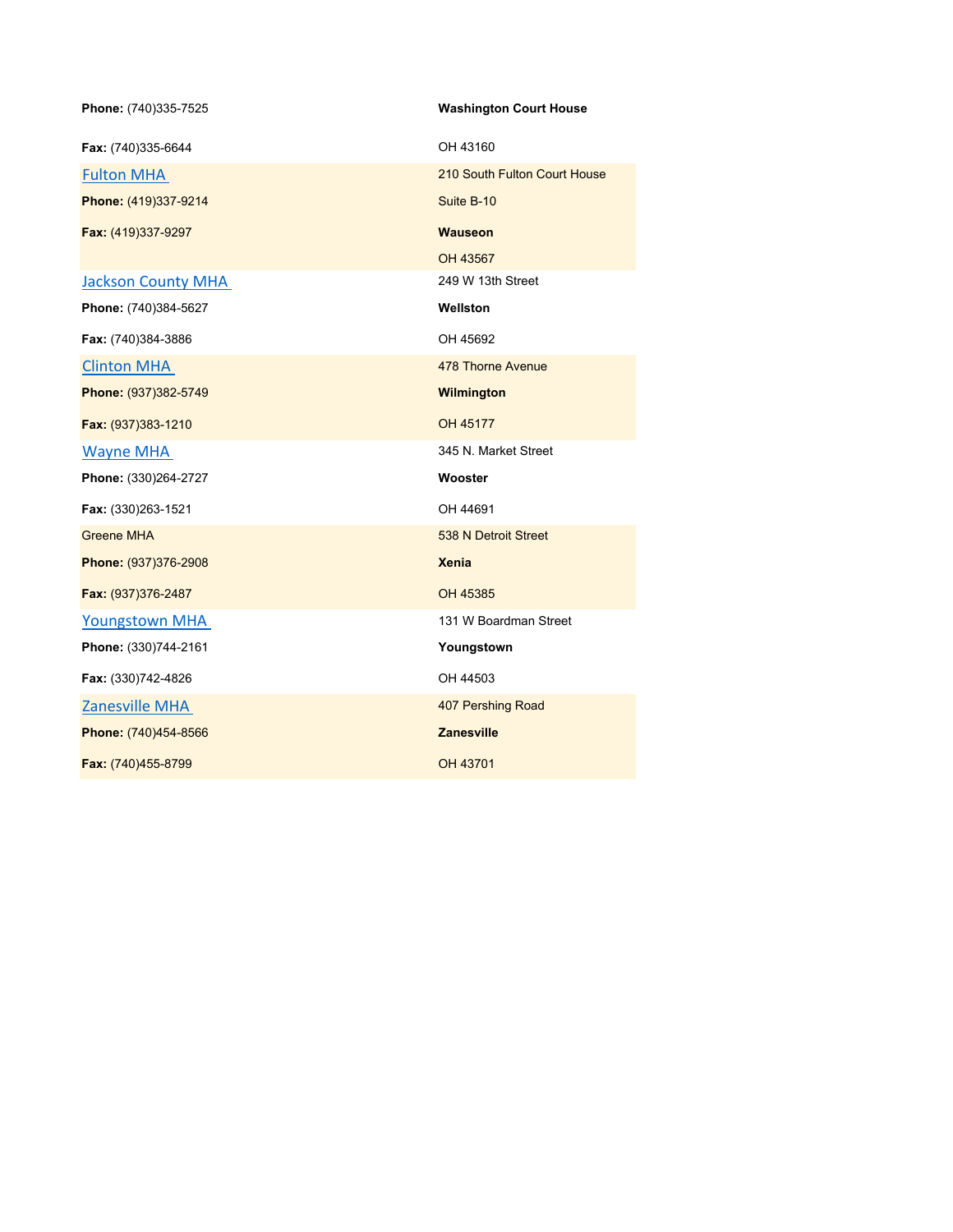**Type**: This indicates the type of program administered by a PHA. "Both" represents administration of both Section-8 and Low-rent programs.

Both Both Both Both Both Both Both Both Section 8 Both

Both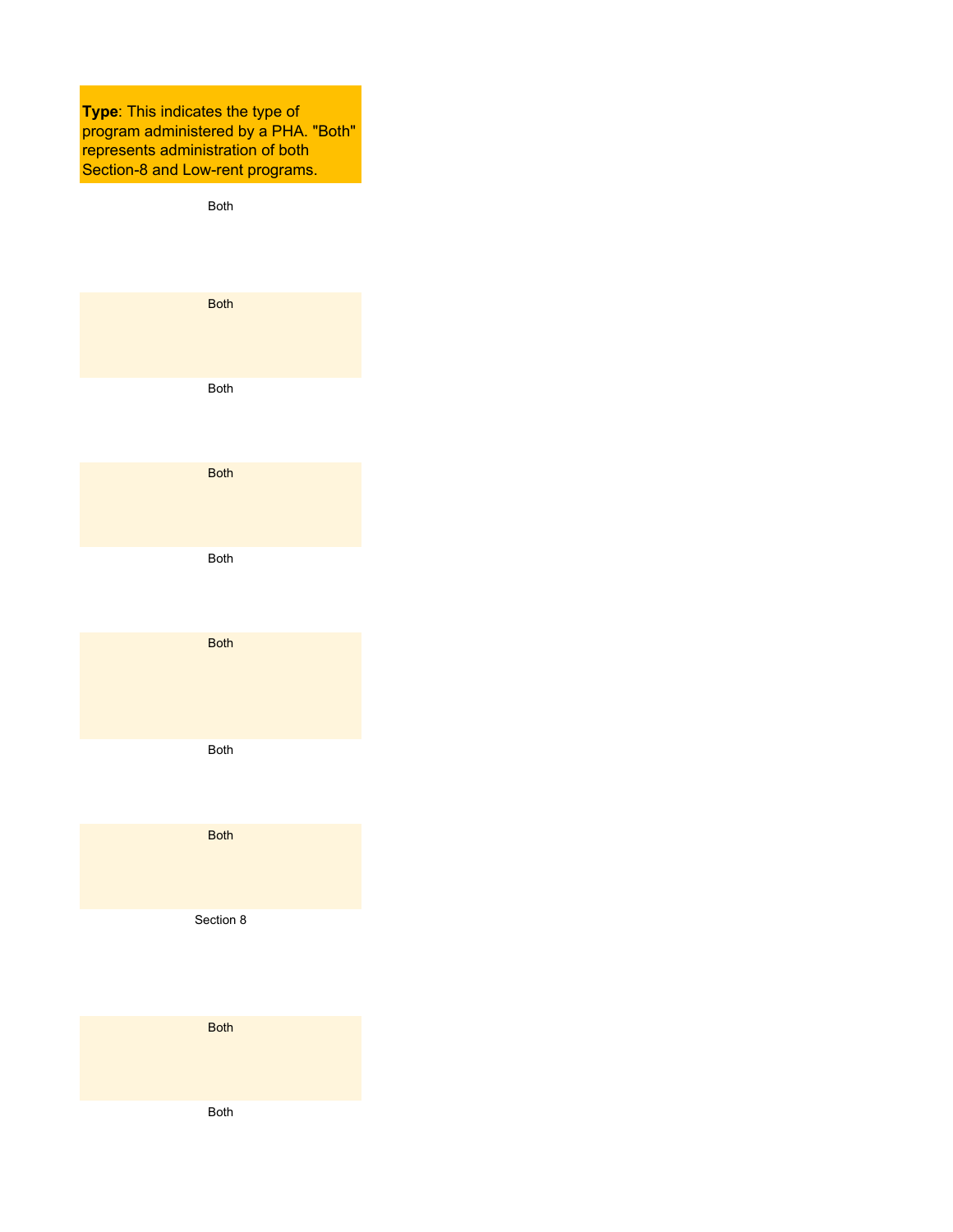| <b>Both</b> |  |
|-------------|--|
| <b>Both</b> |  |
| <b>Both</b> |  |
| <b>Both</b> |  |
| <b>Both</b> |  |
| Section 8   |  |
| Section 8   |  |
| <b>Both</b> |  |
| <b>Both</b> |  |
| <b>Both</b> |  |
| <b>Both</b> |  |
| Section 8   |  |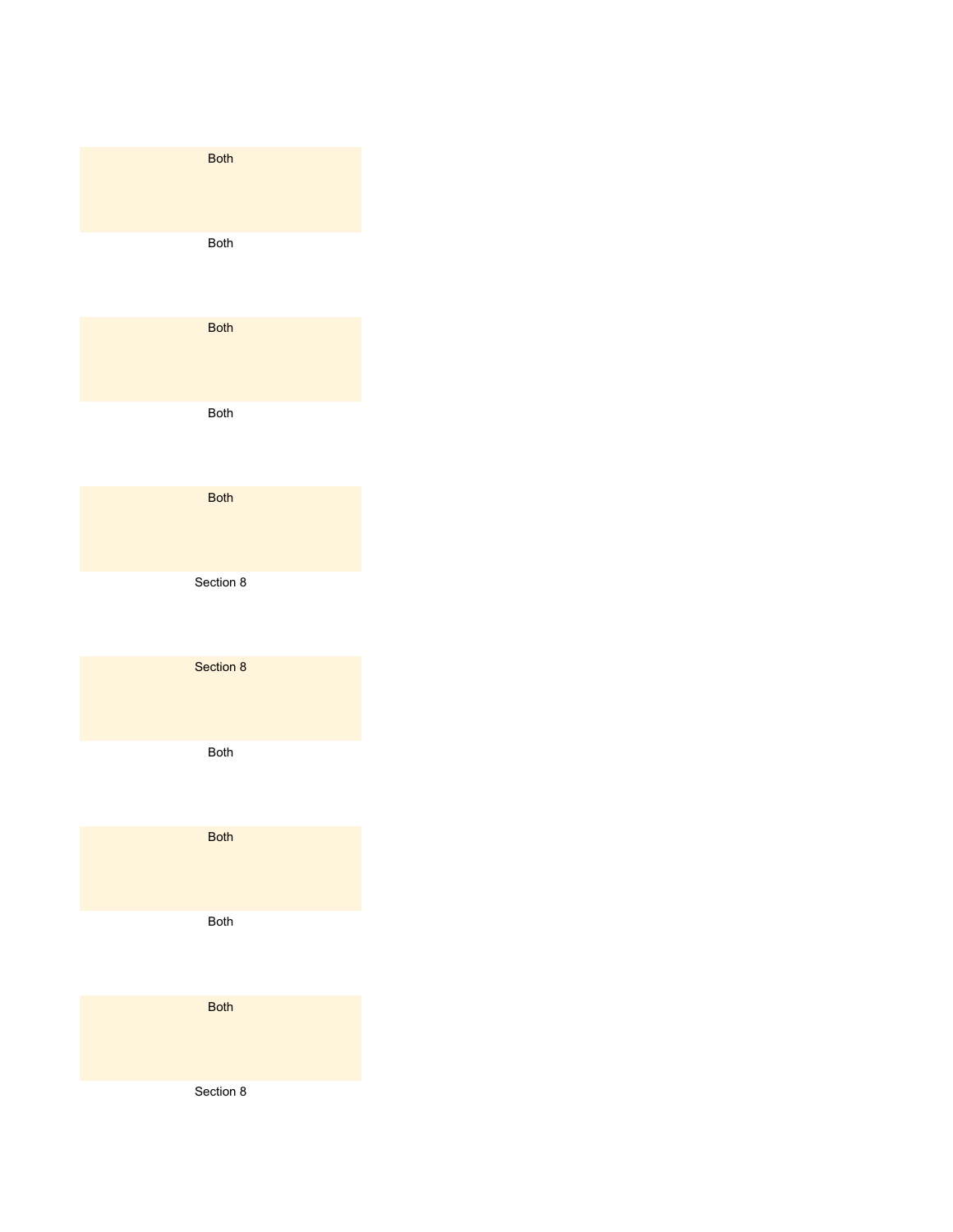| <b>Both</b> |
|-------------|
| Section 8   |
| Section 8   |
| Both        |
| <b>Both</b> |
| Section 8   |
| <b>Both</b> |
| <b>Both</b> |
| <b>Both</b> |
| Both        |
| <b>Both</b> |
| Both        |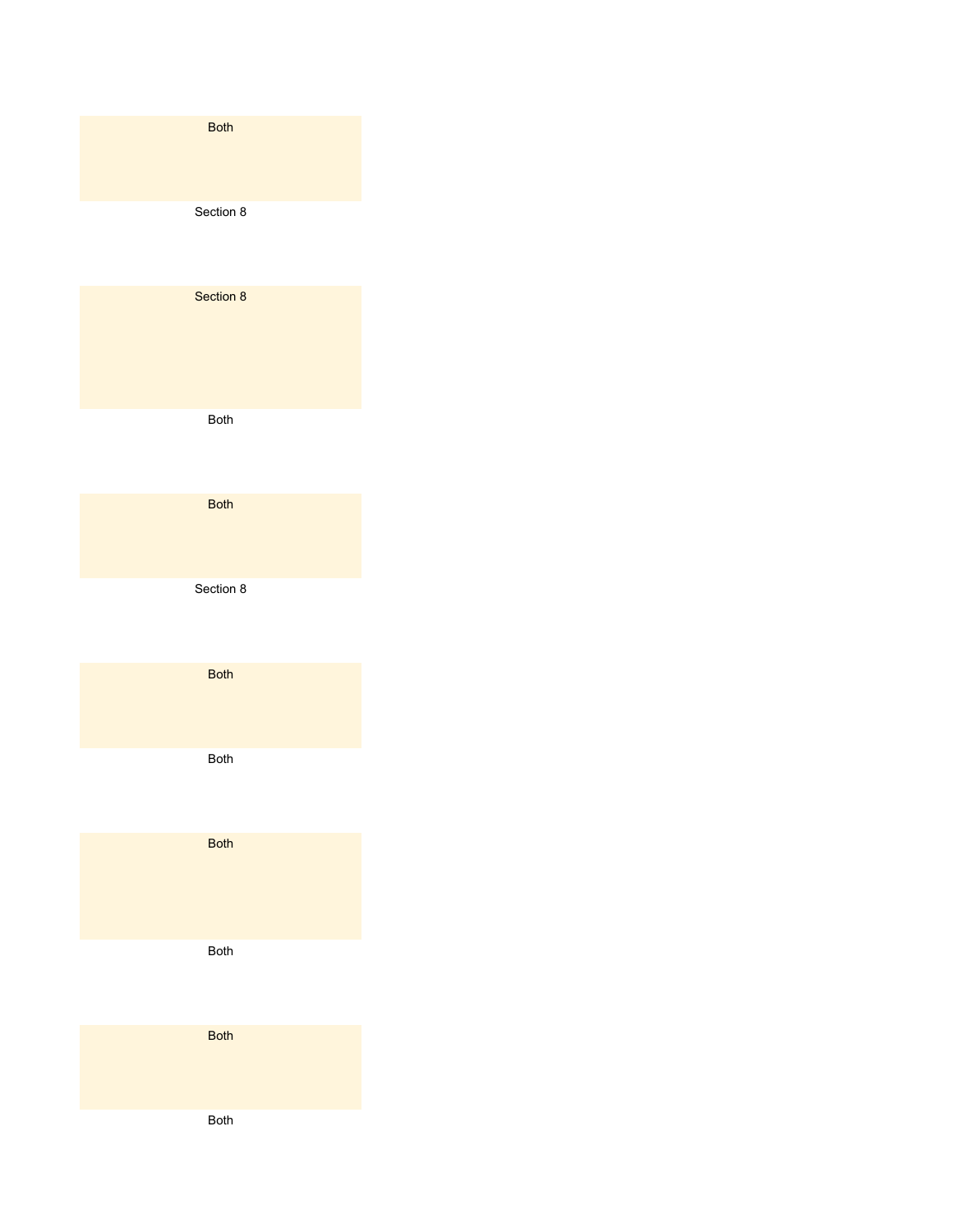| Low-Rent    |  |
|-------------|--|
| <b>Both</b> |  |
| <b>Both</b> |  |
| Section 8   |  |
| Section 8   |  |
| Section 8   |  |
| Section 8   |  |
| Section 8   |  |
| Section 8   |  |
| Both        |  |
| <b>Both</b> |  |
| Section 8   |  |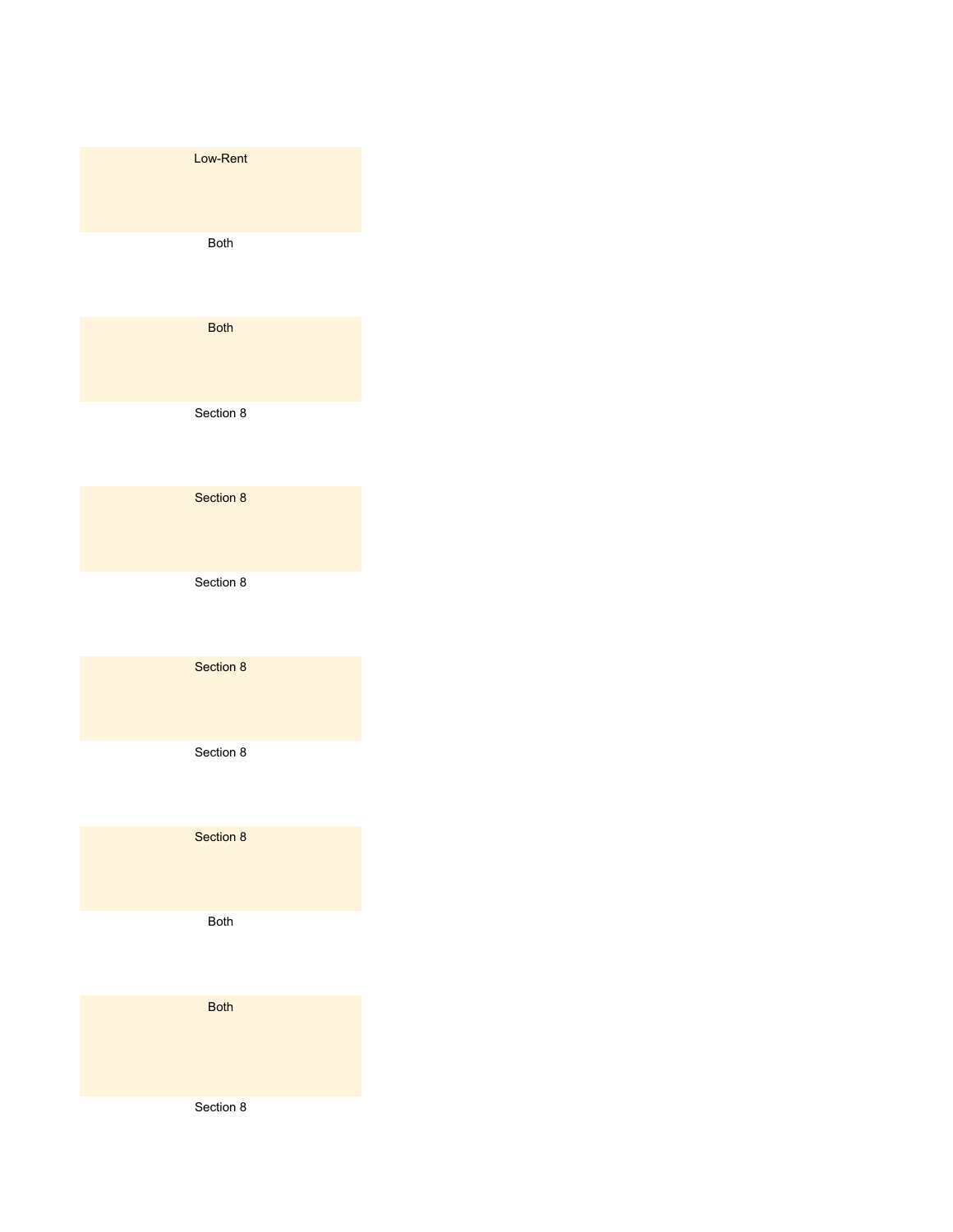| <b>Both</b> |
|-------------|
| Section 8   |
| Section 8   |
| Section 8   |
| Section 8   |
| Section 8   |
| Section 8   |
| Section 8   |
| <b>Both</b> |
| Both        |
| <b>Both</b> |

Both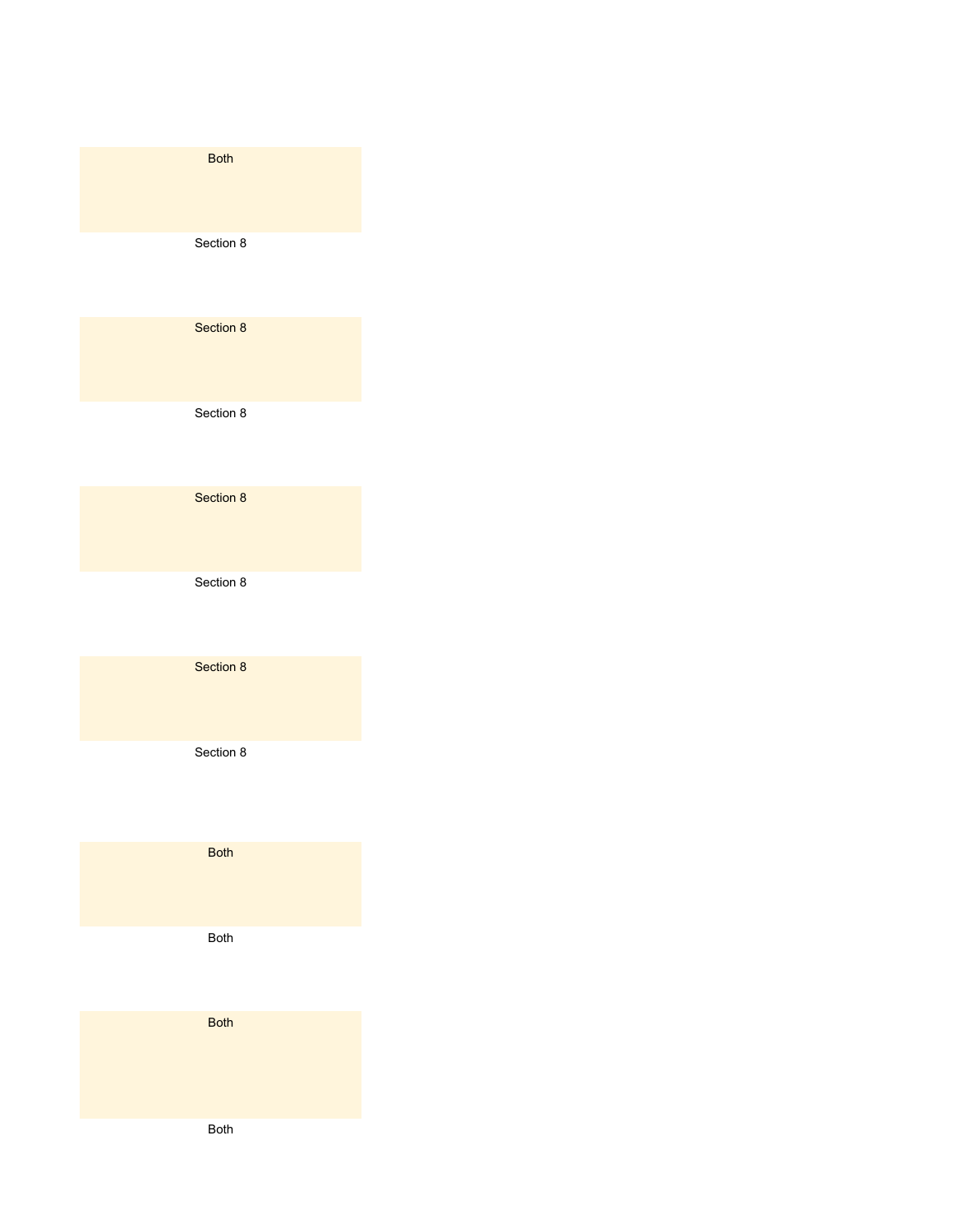| Section 8   |
|-------------|
| <b>Both</b> |
| <b>Both</b> |
| <b>Both</b> |
| <b>Both</b> |
| Both        |
| <b>Both</b> |
| Both        |
| <b>Both</b> |
| <b>Both</b> |
| Section 8   |
| Section 8   |